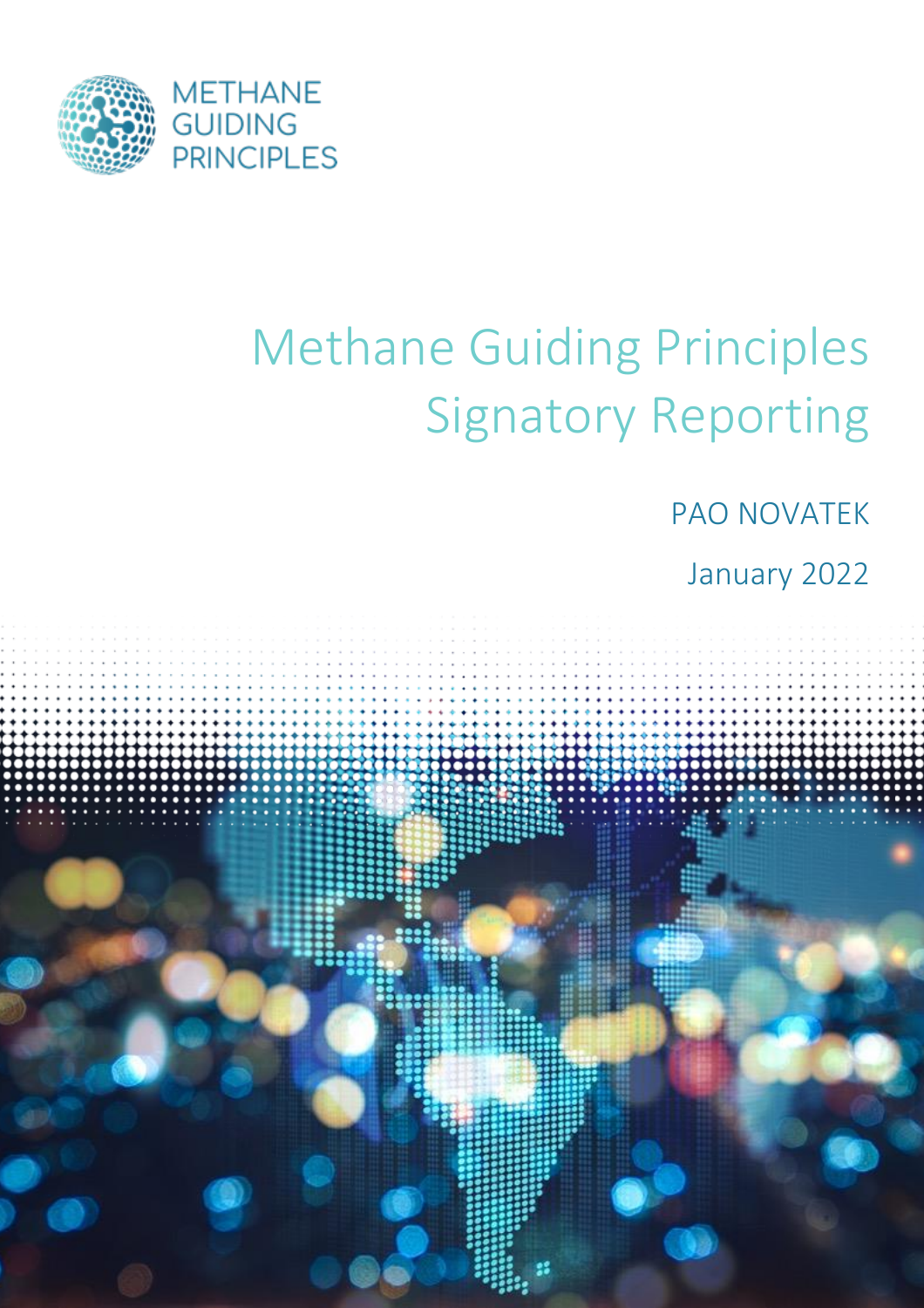

#### COMPANY: **PAO NOVATEK**

YEAR OF JOINING METHANE GUIDING PRINCIPLES: **October 2020**

SENIOR REPRESENTATIVE: Mark Gyetvay, Deputy Chairman of the Management Board

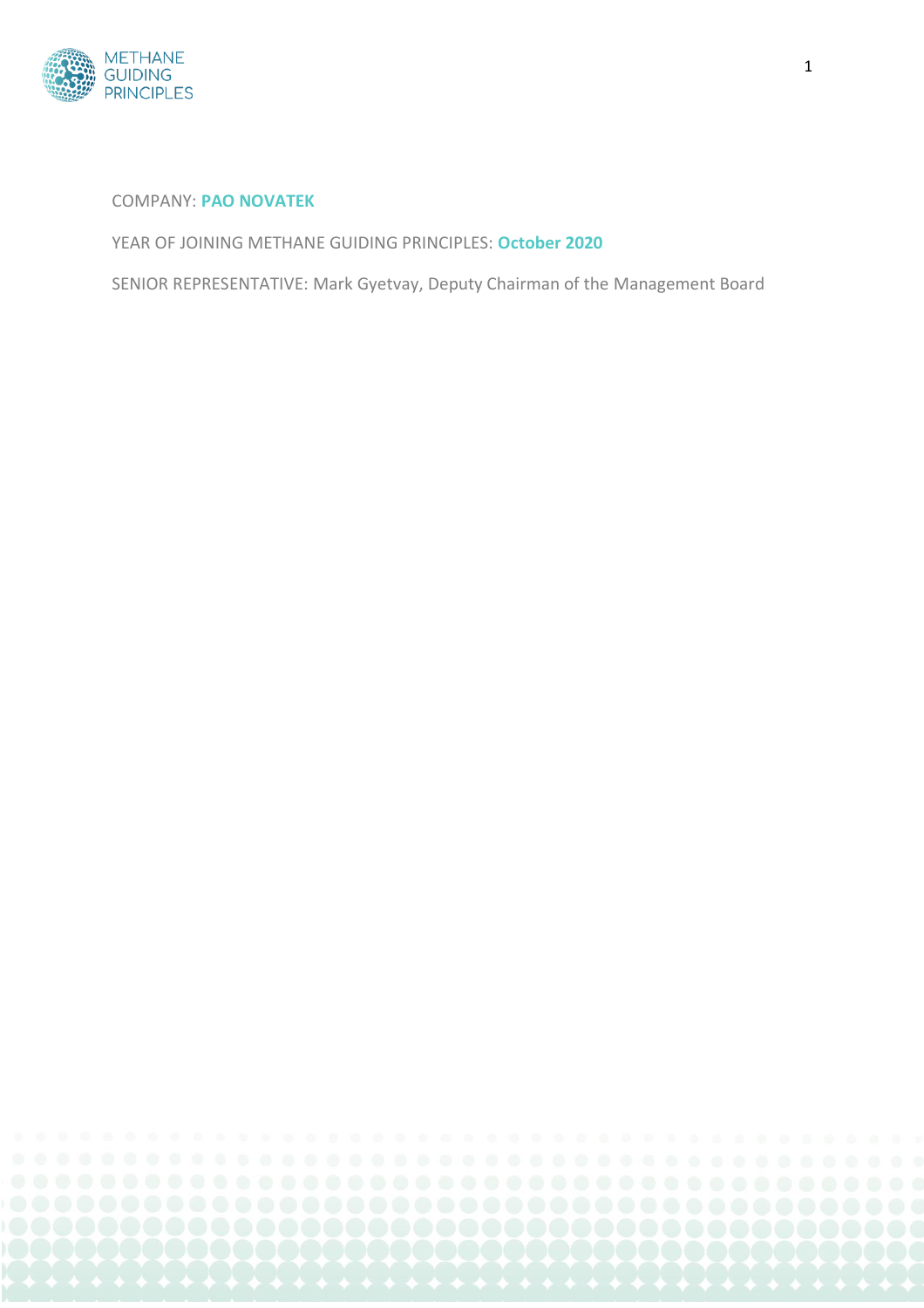

#### **Principle One:**

#### Continually reduce methane emissions

- Please state what specific activities or projects your company has undertaken to reduce methane emissions. Please refer to the previous year's annual MGP reporting where applicable to refer to intended activity. Link to sustainability report where relevant to provide further detail.
- Describe how the reduction was achieved including description of the asset type, technology type, timeframe. What was the end result?
- Provide data to support your description e.g. the actual amount of emissions reduction achieved, or the reduction in methane intensity.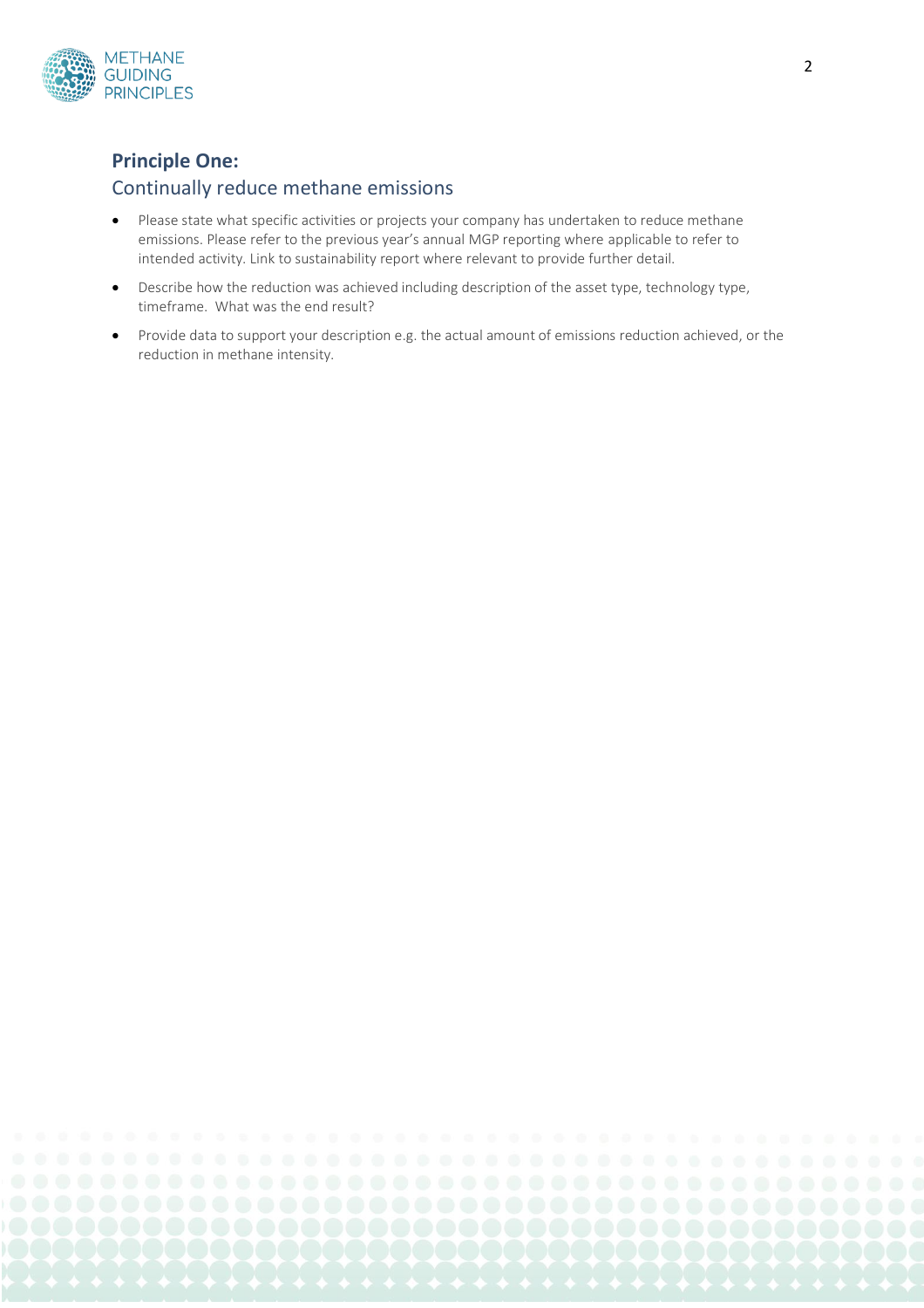

#### 2021 completed activity 2022 intended activity

In 2021, NOVATEK completed the following activities:

- Using waste heat exchangers at gas compressor units and power plants at NOVATEK–TARKOSALENEFTEGAS. The activity is aimed at replacing boiler fuel gas for heat generation. Fuel gas savings through such replacement with secondary energy resources also has a secondary benefit of emissions reduction.
- Using solutions to reinject formation water into wells instead of flaring using horizontal flare units, reconstruction of intra-site networks of NOVATEK–YURKHAROVNEFTEGAS.
- Reduction of emissions in the process of well testing (gas and gas condensate wells) at ARCTICGAS (development of the Urengoyskoye field Achimov deposits); conducting field gas condensate studies with hydrocarbon mixture returned to the gas-gathering system at the Yurkharovskoye OGCF, West-Yurkharovskoye GCF, East-Urengoyskoye+North-Yesetinskoye OGCFs of NOVATEK– YURKHAROVNEFTEGAS; technical re-equipment of well pads No. 1, 2 of the North-Russkoye field for conducting gas dynamic and gas condensate studies without gas emissions into the atmosphere at NOVATEK– TARKOSALENEFTEGAS.
- Reducing amount of purge gas in the flaring system at NOVATEK-Purovsky Plant. As agreed with the designer, the regulatory consumption rates for purge gas were reduced to maintain the overpressure in the flare head.
- Boil-off gas recovery system for LNG storage and loading at Yamal LNG (4 x 9 MW Siemens compressors). Over 10 months of 2021, 227.085 MMcm of methane recovered and returned into the process (instead of flaring).
- Using compressors with electric drives at NOVATEK– YURKHAROVNEFTEGAS, ARCTICGAS, Yamal LNG and TERNEFTEGAS. Compressors with electric drives do not emit methane, as different from gas turbine and gas piston compressors (methane slip).

In 2022, NOVATEK plans the commissioning of the following production facilities:

- boil-off gas cooling system (desuperheater) at Cryogas-Vysotsk;
- screw-type compressor to improve the low-pressure Associated Petroleum Gas (APG) utilization at NOVATEK-TARKOSALENEFTEGAS;
- reservoir water reinjection facilities at NOVATEK– YURKHAROVNEFTEGAS;
- upgrading (reconstruction) of the existing flaring systems, introducing smokeless flaring technologies at NOVATEK-TARKOSALENEFTEGAS.

In addition, NOVATEK plans to conduct well gas dynamic and gas condensate studies without emitting gas into the atmosphere at ARCTICGAS, NOVATEK– YURKHAROVNEFTEGAS, NOVATEK– TARKOSALENEFTEGAS and Yamal LNG.

#### **Principle Two:**  Advance strong performance across the gas supply chain

Please include answers to the following questions:

- 1. Did you participate in any methane research or plan to do so?
- 2. Did you conduct any outreach on methane management?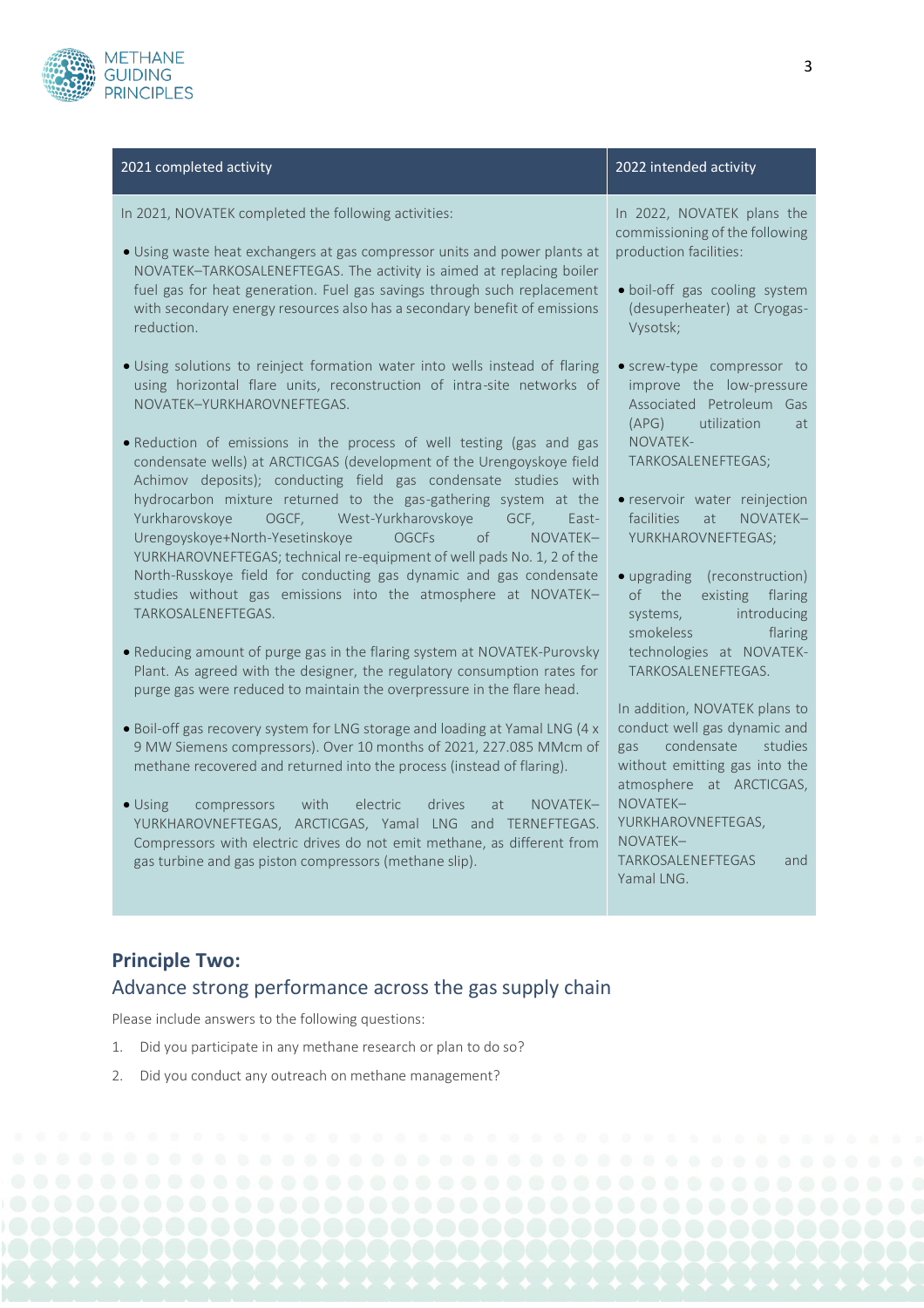

- Describe what action you have taken to engage industry players across the value chain to better understand how to achieve robust methane emissions management. Outreach activity could include training sessions, participation in webinars, influencing of NOJV partners, or publication of guidance. Activity could also include commercial incentives or engagement with investors to drive better performance by others.
- Provide details of any outcomes that resulted from your action.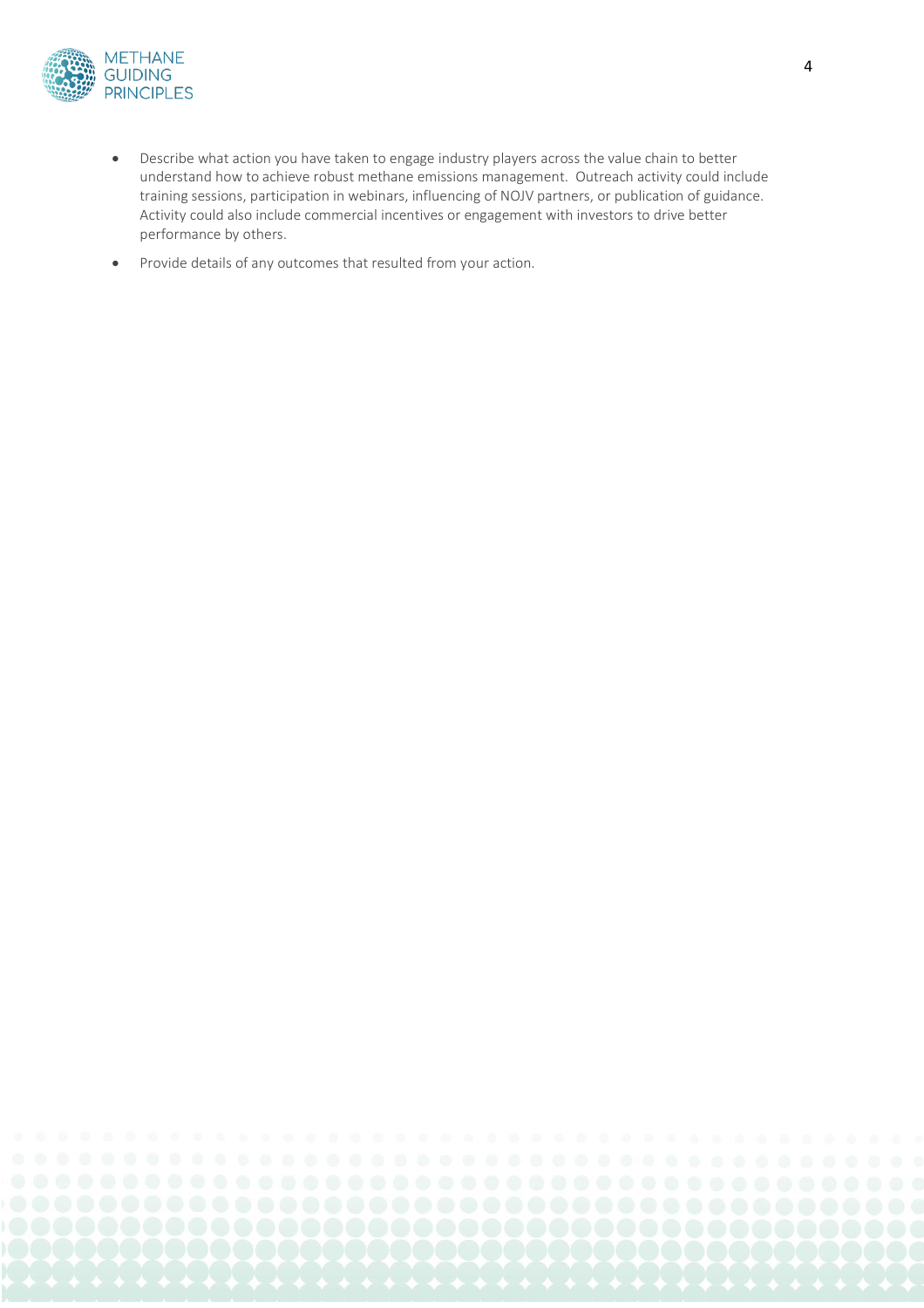

| 2021 completed activity                                                                                                                                                                                                                                                                                                                                                                                                                                         | 2022 intended<br>activity                                                                  |
|-----------------------------------------------------------------------------------------------------------------------------------------------------------------------------------------------------------------------------------------------------------------------------------------------------------------------------------------------------------------------------------------------------------------------------------------------------------------|--------------------------------------------------------------------------------------------|
| NOVATEK actively interacts with its partners across Liquified Natural Gas (LNG) value chain,<br>including within the framework of previously signed agreements. We focus on carbon<br>capture technologies, as well as on the analysis of potential forms of cooperation under our<br>agreements in decarbonization.                                                                                                                                            | NOVATEK plans<br>exchange<br>to<br>experience with<br>TotalEnergies on<br>the<br>use<br>0f |
| In 2021, NOVATEK signed the following Memorandums Of Understanding on<br>decarbonization:                                                                                                                                                                                                                                                                                                                                                                       | satellite imagery<br>determine<br>to<br>methane leaks.                                     |
| with TotalEnergies on reduction of GHG emissions by implementing Carbon Capture<br>and Storage (CCS) technologies and utilizing renewable energy source;                                                                                                                                                                                                                                                                                                        |                                                                                            |
| with Fortum on cooperation in renewable power: NOVATEK, including the Cryogas-<br>Vysotsk LNG project in particular, will purchase electricity produced by Fortum's<br>renewable power facilities in Russia. Using green energy produced by wind farms<br>owned by Fortum and its joint ventures at the Company's LNG plant in Vysotsk will<br>enable NOVATEK to offer its LNG customers a more sustainable product with a reduced<br>Scope 2 carbon footprint; |                                                                                            |
| with Siemens Energy on strategic partnership for LNG production decarbonization;                                                                                                                                                                                                                                                                                                                                                                                |                                                                                            |
| with the NLMK Group, a major consumer of NOVATEK products, on decarbonization<br>confirming the companies' intention to cooperate in carbon dioxide capture, utilization<br>and storage, hydrogen production technology development and hydrogen fuel usage,<br>as well as development of new products for low-carbon technologies;                                                                                                                             |                                                                                            |
| with Uniper to explore and assess capabilities of building a hydrogen supply chain;                                                                                                                                                                                                                                                                                                                                                                             |                                                                                            |
| with Nuovo Pignone, a subsidiary of Baker Hughes, to cooperate in the development<br>of electric and gas-turbine solutions for gas production and liquefaction and reduction<br>of carbon dioxide emissions;                                                                                                                                                                                                                                                    |                                                                                            |
| with Severstal on cooperation in the field of alternative and hydrogen energy to reduce<br>GHG emissions;                                                                                                                                                                                                                                                                                                                                                       |                                                                                            |
| with JBIC to cooperate on projects to produce hydrogen and ammonia, CCUS<br>technologies, as well as renewable energy projects in Russia, including ammonia and<br>hydrogen production projects in the Yamal Peninsula;                                                                                                                                                                                                                                         |                                                                                            |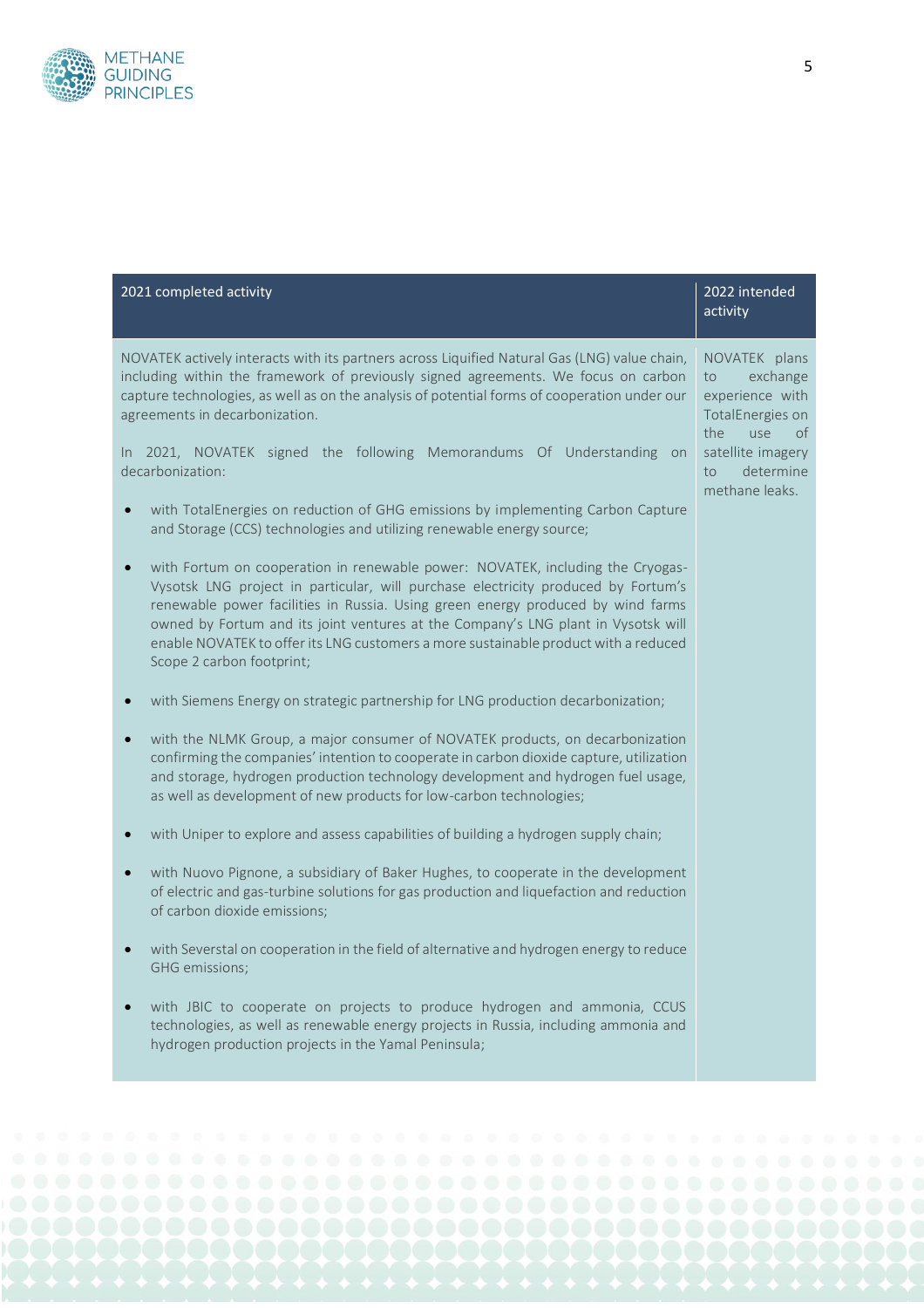

• with RWE to mutually cooperate in the field of LNG supply and decarbonization.

In October2021, NOVATEK became the design partner to Kayrros new Environmental Impact Monitoring Project. Kayrros is a leading advanced data analytics company measuring environmental impact from space, including methane emissions. Under this initiative, NOVATEK and Kayrros will cooperate in the field of tracking methane emissions and developing the methodology to estimate the methane emissions based on an allocation of general observations from remote sensors combined with on-site data.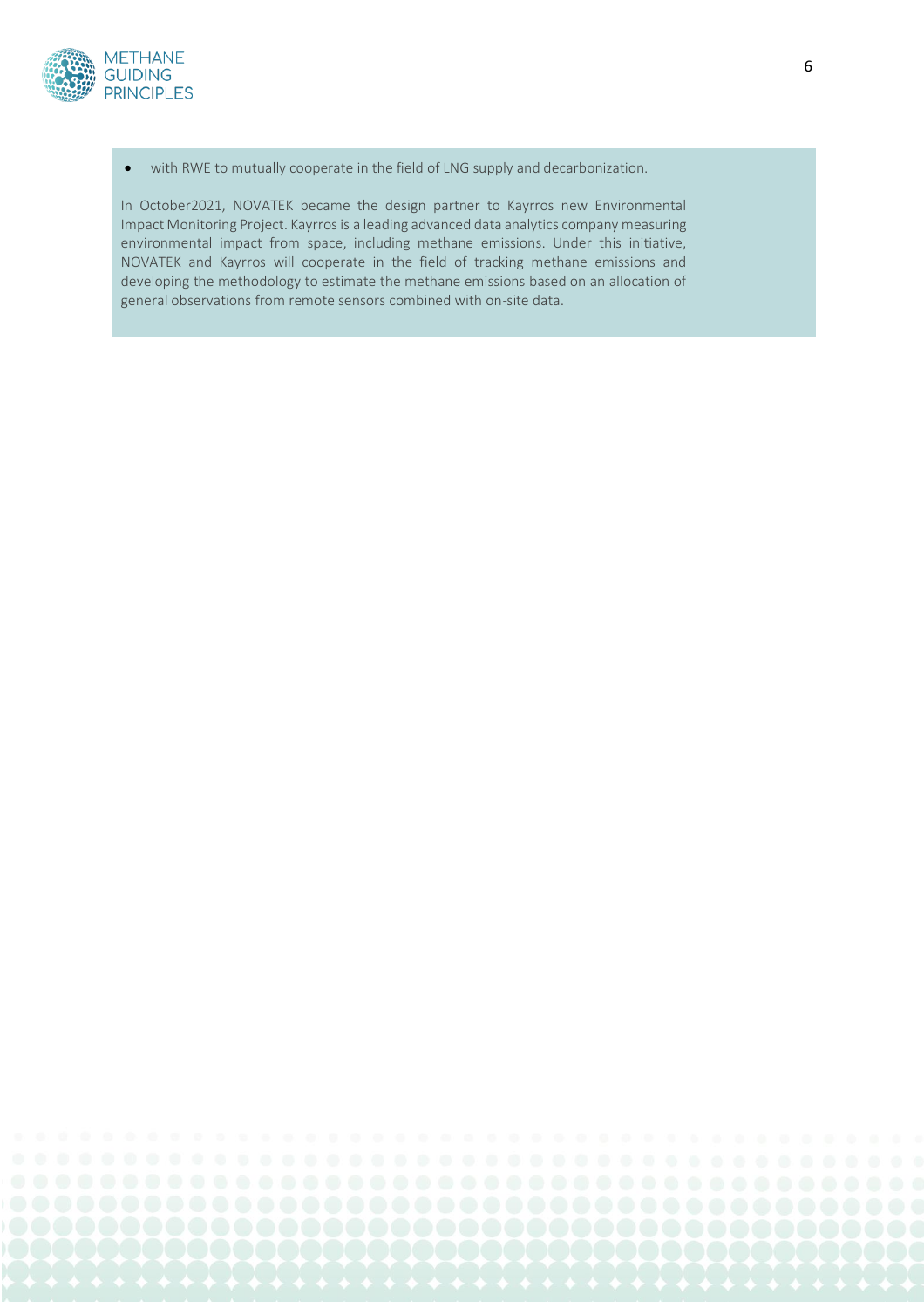

#### **Principle Three:**

#### Improve accuracy of methane emissions data

- Describe action taken to improve methane emissions data collection methodologies. This could be application of new technology at an operated site(s), investment and participation in R&D initiatives, development of monitoring/modelling software, or support to research that improves the accuracy of the quantification of methane emissions.
- Where new technology /software has been piloted or adopted, it is helpful to describe how it works, the reasons it was selected, and how it was deployed. Any data that can be shared to demonstrate improvements is useful.
- How these new methods/technolgies has been adopted into your accounting process if at all.

| 2021 completed activity                                                                                                                                                                                                                                                                                  | 2022 intended activity                                                                                                                                                                                                                                                                                                                                                              |
|----------------------------------------------------------------------------------------------------------------------------------------------------------------------------------------------------------------------------------------------------------------------------------------------------------|-------------------------------------------------------------------------------------------------------------------------------------------------------------------------------------------------------------------------------------------------------------------------------------------------------------------------------------------------------------------------------------|
| In 2021, NOVATEK explored the possibility of using<br>Sentinel-2 and Sentinel-5 satellites for methane<br>detection at gas and gas condensate production,<br>treatment, and transportation facilities as well as the<br>capabilities of GHGSat (GreenHouseGas Satellite) for<br>detecting methane leaks. | NOVATEK intends to build the inventory of GHG<br>emission sources. This then allows instrumental<br>measurement of emissions. As of today, more than<br>4,000 sources of GHG emissions have been identified,<br>including more than 2,000 sources of methane<br>emissions.                                                                                                          |
| In addition, we explored the capabilities of VIIRS<br>(Visible Infrared Imaging Radiometer Suite) satellite<br>radiometers for detecting the scale of flaring.                                                                                                                                           | In addition, $CO2$ and methane instrumental control<br>systems are planned to be designed in 2022.<br>In 2022, NOVATEK plans to test equipment for remote<br>methane leak detection from flange joints of process<br>equipment and pipelines, as well as a system for<br>methane leak quantification and visualization which<br>allows calculation of mass and volume leakage rate. |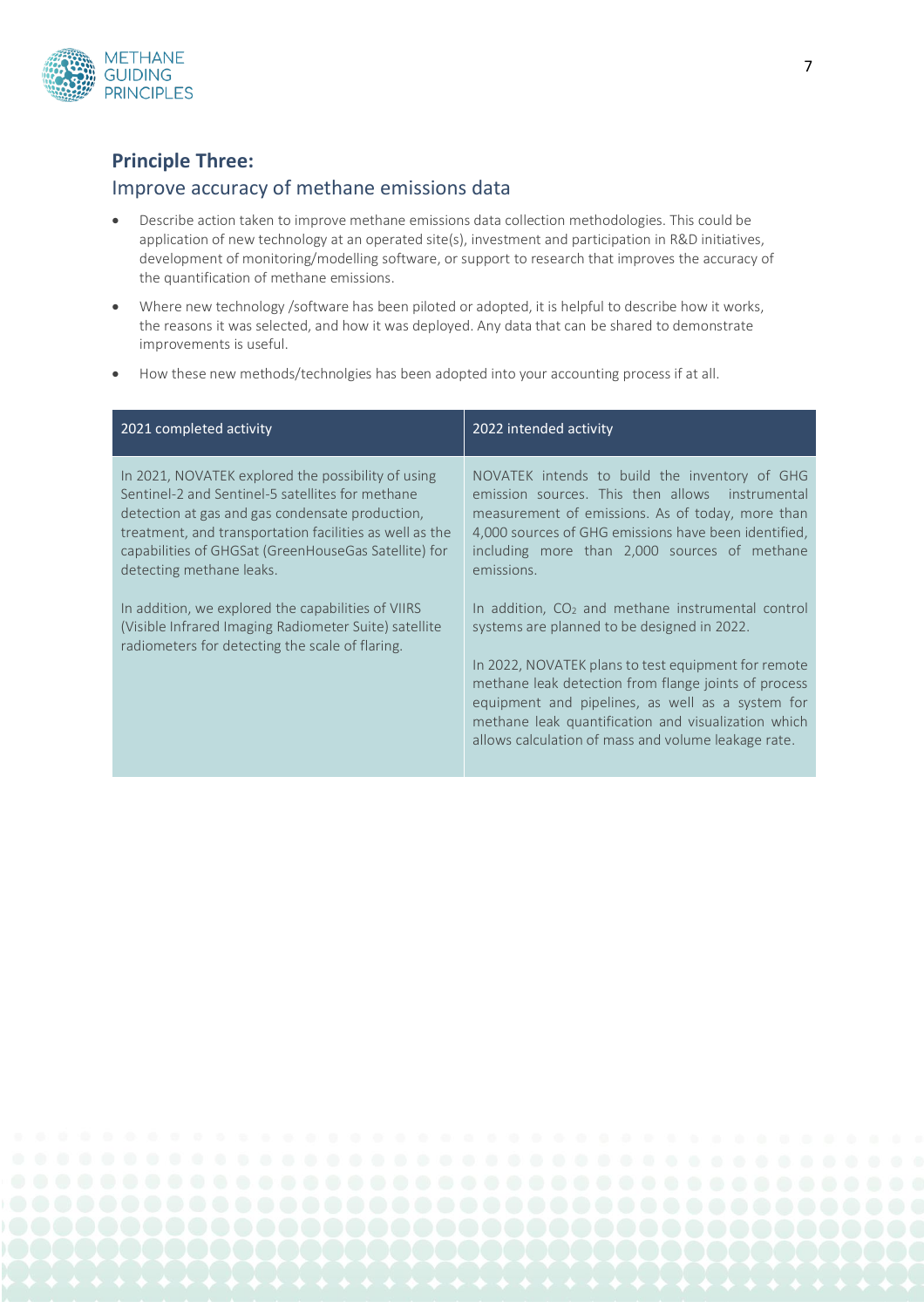

#### **Principle Four:**

#### Advocate sound policy and regulations on methane emissions

Advocacy consists of active participation in legal consultation processes, external policy statements, and direct engagement with government

• Consider providing details on the region or regulation involved, how you undertook your advocacy, others involved, and the outcome.

| 2021 completed activity                                                                                                                                                                                                                                                                                                                                                                                           | 2022 intended activity                                                                              |
|-------------------------------------------------------------------------------------------------------------------------------------------------------------------------------------------------------------------------------------------------------------------------------------------------------------------------------------------------------------------------------------------------------------------|-----------------------------------------------------------------------------------------------------|
| NOVATEK is involved in discussing legislative initiatives and policy papers regarding<br>regulation of GHG emissions (including methane) and other efforts towards carbon<br>neutrality of its business.                                                                                                                                                                                                          | NOVATEK will report<br>the plans and results of<br>methane<br>emissions<br>control and reduction in |
| Consultations were held on the following draft laws:                                                                                                                                                                                                                                                                                                                                                              | Sustainability<br>Report<br>2021.                                                                   |
| draft Federal Law On Limiting Greenhouse Gas Emissions;                                                                                                                                                                                                                                                                                                                                                           |                                                                                                     |
| draft order of the Russian Ministry for Economic Development On Approving<br>the Procedure and Template for Submitting a Climate Project Implementation<br>Report, and the Climate Project Classification Procedure and Criteria;                                                                                                                                                                                 |                                                                                                     |
| draft Federal Law On Conducting an Experiment to Implement Special<br>Regulations for Greenhouse Gas Emissions and Sinks in the Sakhalin Region;                                                                                                                                                                                                                                                                  |                                                                                                     |
| draft Decree of the Russian Government On Approving the Rules for GHG<br>Reporting and Verification and GHG Report Templates.                                                                                                                                                                                                                                                                                     |                                                                                                     |
| In 2020, the Russian Ministry of Natural Resources and Environment approved the<br>Methodology for Calculating Air Pollutant Emissions from Air-Assisted APG Flares<br>(used at Yargeo facilities or similar units). Starting from 2021, this methodology will<br>be adopted for all the APG flaring calculations at Yargeo facilities, including<br>calculations of methane emissions from air-assisted flaring. |                                                                                                     |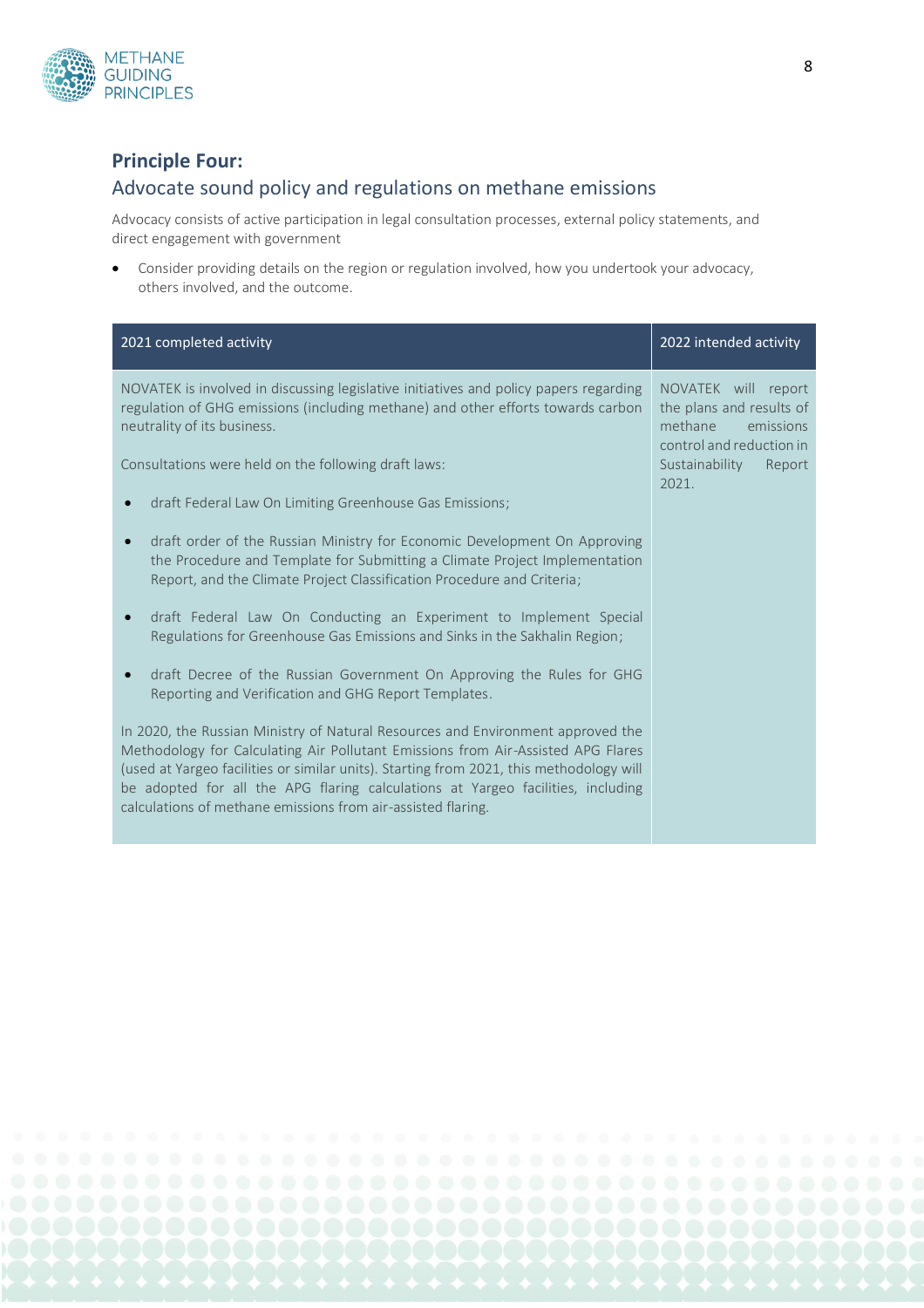

### **Principle Five:**

#### Increase transparency

Please include answers to the following question:

- 1. Are you participating in OGMP 2.0 or do you intend to do so? If you are participating in OGMP 2.0 you may provide a link to the website.
- Describe what activity you have carried out e.g. providing information in relevant external reports on methane emissions data, methodologies, and progress and challenges in methane emissions management.
- If you have contributed towards the standardisation of comparable external methane reporting describe the activity you have taken.

| 2021 completed activity                                                                                                                                                                                                                                                                                                                                                                                                                                                                                                                                                                                                                                                                                                                                                                                                                                                           | 2022 intended activity                                                                                                                                  |
|-----------------------------------------------------------------------------------------------------------------------------------------------------------------------------------------------------------------------------------------------------------------------------------------------------------------------------------------------------------------------------------------------------------------------------------------------------------------------------------------------------------------------------------------------------------------------------------------------------------------------------------------------------------------------------------------------------------------------------------------------------------------------------------------------------------------------------------------------------------------------------------|---------------------------------------------------------------------------------------------------------------------------------------------------------|
| NOVATEK's reports which contain information on<br>methane emissions include:                                                                                                                                                                                                                                                                                                                                                                                                                                                                                                                                                                                                                                                                                                                                                                                                      | Since 2022, NOVATEK plans to switch to quarterly<br>reporting on GHG emissions, including methane.                                                      |
| annual reporting in the Rosstat's format for<br>federal statistic monitoring, which is later used as<br>the basis used for regional and federal reports on<br>environment<br>protection<br>(in<br>particular,<br>governmental reports on the environmental<br>situation in the Yamal-Nenets Autonomous Area<br>are published on the website of the Department<br>of Natural<br>Resources, Environment, and<br>Agroindustrial Sector of the Yamal-Nenets<br>Autonomous<br>Area<br>at<br>https://dprr.yanao.ru/activity/3469/, in<br>the<br>Leningrad Region $-$ on the website of the<br>Committee on Natural Resources of the<br>Leningrad<br>Region<br>at<br>https://nature.lenobl.ru/ru/deiatelnost/ohrana-<br>i-monitoring-okruzhayushej-sredy/);<br>annual Sustainability Report (published on the<br>Company's<br>website<br>at.<br>https://www.novatek.ru/en/development/). | NOVATEK will study the possibility of emissions<br>disclosure in accordance with the OGMP 2.0 standard<br>and identify the gaps and necessary measures. |
| Since 2008, NOVATEK annually reports on greenhouse<br>gas emissions (including methane) to the global<br>initiative called Carbon Disclosure Project (CDP,<br>https://www.cdp.net/).                                                                                                                                                                                                                                                                                                                                                                                                                                                                                                                                                                                                                                                                                              |                                                                                                                                                         |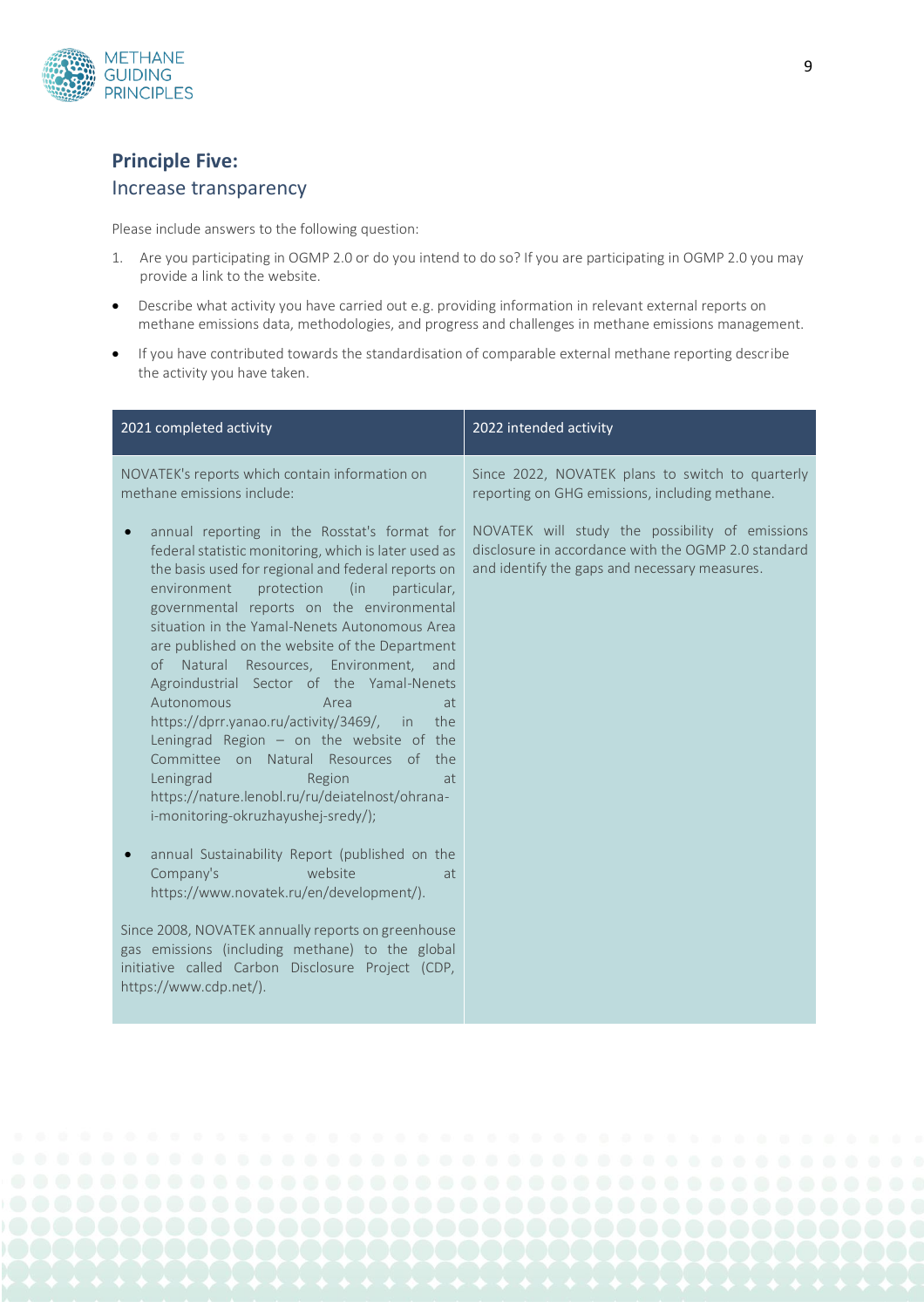

#### **Methane Emissions**

| Do you report absolute                                                                              | Yes, by type of activity.                                                                                                                                                                                                                                    |
|-----------------------------------------------------------------------------------------------------|--------------------------------------------------------------------------------------------------------------------------------------------------------------------------------------------------------------------------------------------------------------|
| methane emissions within<br>your sustainability report?                                             | Please see our ESG databook at                                                                                                                                                                                                                               |
| If so provide link.                                                                                 | https://www.novatek.ru/en/development/dataesg/ and our Sustainability<br>Report at https://www.novatek.ru/en/development/.                                                                                                                                   |
| Do you report a methane<br>intensity within your<br>sustainability report?<br>If so provide link.   | Yes, a total by production, processing and LNG facilities.<br>Please see our ESG databook at<br>https://www.novatek.ru/en/development/dataesg/ and our Sustainability<br>Report at https://www.novatek.ru/en/development/.                                   |
| What are your organisation's<br>total absolute methane<br>emissions?<br>Provide a figure in tonnes. | In 2020, methane emissions totalled 8,475 tons. See our Sustainability<br>Report 2020 p. 101.<br>The data for 2021 will be disclosed in our Sustainability Report 2021.                                                                                      |
| Provide latest data publicly<br>available.                                                          |                                                                                                                                                                                                                                                              |
| State your methodology.                                                                             | Guidelines approved by Order of the Russian Ministry of Natural Resources<br>and Environment No. 300 dated 30 June 2015.                                                                                                                                     |
|                                                                                                     | NOVATEK's methane emissions reporting scope covers production,<br>processing and LNG production facilities of the Company's subsidiaries and<br>joint ventures. Methane emissions are calculated based on the Company's<br>share in hydrocarbons production. |
| <b>State your reporting</b><br>boundary.                                                            | The following core assets are included in methane emissions scope:<br>OOO NOVATEK-Yurkharovneftegas 100%<br>000 NOVATEK-Tarkosaleneftegas 100%                                                                                                               |
|                                                                                                     | AO Arcticgas 50%                                                                                                                                                                                                                                             |
|                                                                                                     | ZAO Nortgas 50%                                                                                                                                                                                                                                              |
|                                                                                                     | 000 Yargeo 100%                                                                                                                                                                                                                                              |
|                                                                                                     | OAO Yamal LNG 59.97%                                                                                                                                                                                                                                         |
|                                                                                                     | ZAO Terneftegas 51%                                                                                                                                                                                                                                          |
|                                                                                                     | 000 Arctic LNG 2 60%                                                                                                                                                                                                                                         |
|                                                                                                     | OOO NOVATEK-Purovsky plant 100%                                                                                                                                                                                                                              |
|                                                                                                     | OOO NOVATEK-Ust-Luga 100%                                                                                                                                                                                                                                    |
|                                                                                                     | OOO Cryogas-Vysotsk 51%                                                                                                                                                                                                                                      |
|                                                                                                     | OOO NOVATEK-Chelyabinsk 100%                                                                                                                                                                                                                                 |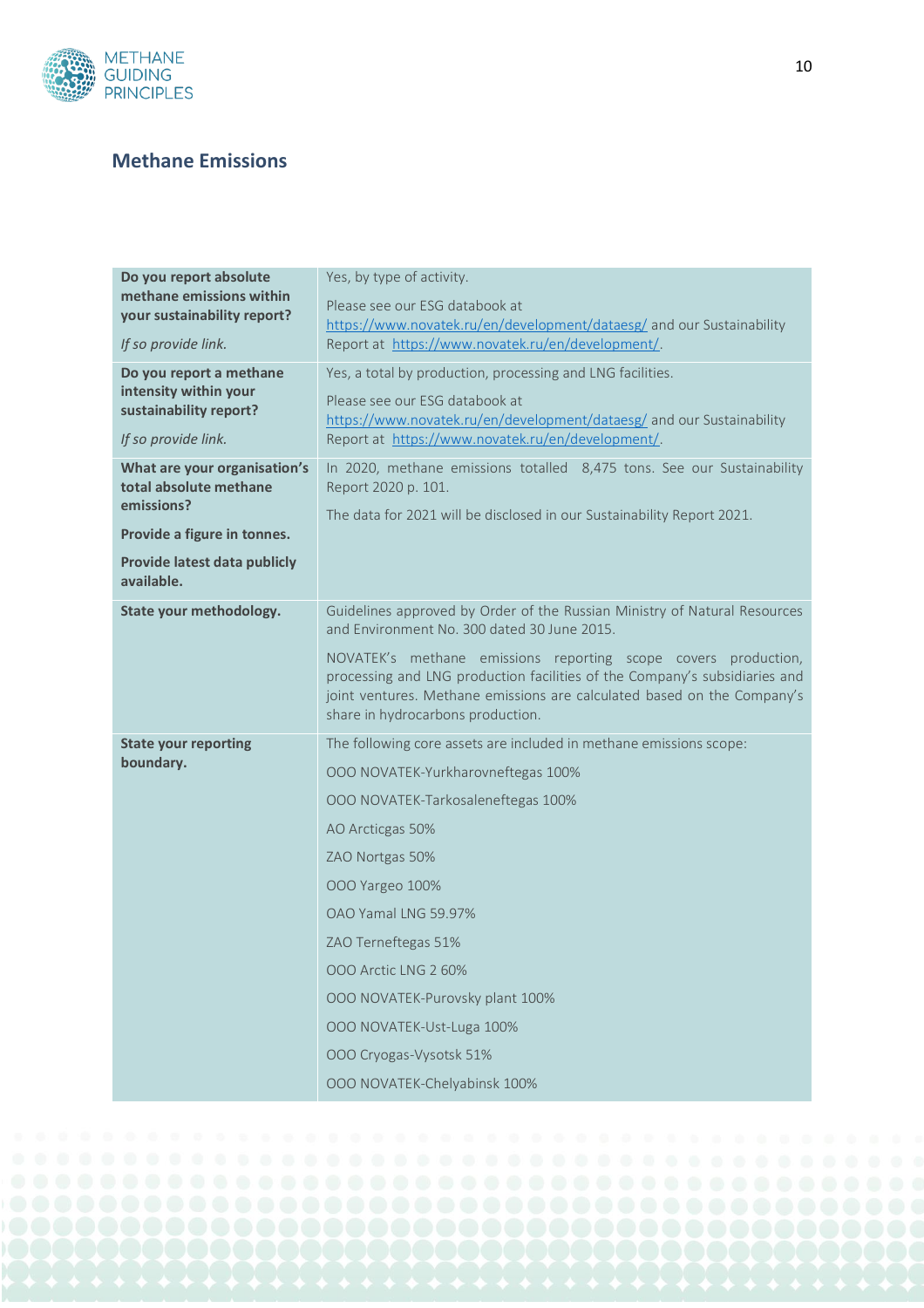

|                                                                                    | 000 NOVATEK-Transervice 100%                                                                                                                                                                                                                                 |
|------------------------------------------------------------------------------------|--------------------------------------------------------------------------------------------------------------------------------------------------------------------------------------------------------------------------------------------------------------|
|                                                                                    | OOO NOVATEK-Energo 100%                                                                                                                                                                                                                                      |
|                                                                                    | 000 Obskiy GCC 100%                                                                                                                                                                                                                                          |
|                                                                                    | OOO NOVATEK-AZK 100%                                                                                                                                                                                                                                         |
|                                                                                    | OOO Sabetta International Airport 59.97%                                                                                                                                                                                                                     |
| What are your organisation's<br>methane intensity?<br>Provide latest data publicly | In 2020, methane emissions per unit of production for production, processing<br>and LNG facilities stood at 14.4 tons per mmboe. See our Sustainability Report<br>2020 p. 102.                                                                               |
| available.                                                                         | The data for 2021 will be disclosed in our Sustainability Report 2021.                                                                                                                                                                                       |
| State your methodology.                                                            | To calculate methane emissions intensity, gross methane emissions (from<br>production, hydrocarbon processing and LNG production) in the numerator<br>are divided by hydrocarbon production (gas, gas condensate, oil) in mmboe<br>in the denominator.       |
|                                                                                    | NOVATEK's methane emissions reporting scope covers production,<br>processing and LNG production facilities of the Company's subsidiaries and<br>joint ventures. Methane emissions are calculated based on the Company's<br>share in hydrocarbons production. |
| <b>State your reporting</b><br>boundary.                                           | The following core assets are included in methane emissions scope:                                                                                                                                                                                           |
|                                                                                    | OOO NOVATEK-Yurkharovneftegas 100%                                                                                                                                                                                                                           |
|                                                                                    | 000 NOVATEK-Tarkosaleneftegas 100%                                                                                                                                                                                                                           |
|                                                                                    | AO Arcticgas 50%                                                                                                                                                                                                                                             |
|                                                                                    | ZAO Nortgas 50%                                                                                                                                                                                                                                              |
|                                                                                    | 000 Yargeo 100%                                                                                                                                                                                                                                              |
|                                                                                    | OAO Yamal LNG 59.97%                                                                                                                                                                                                                                         |
|                                                                                    | ZAO Terneftegas 51%                                                                                                                                                                                                                                          |
|                                                                                    | 000 Arctic LNG 2 60%                                                                                                                                                                                                                                         |
|                                                                                    | OOO NOVATEK-Purovsky plant 100%                                                                                                                                                                                                                              |
|                                                                                    | OOO NOVATEK-Ust-Luga 100%                                                                                                                                                                                                                                    |
|                                                                                    | OOO Cryogas-Vysotsk 51%                                                                                                                                                                                                                                      |
|                                                                                    | OOO NOVATEK-Chelyabinsk 100%                                                                                                                                                                                                                                 |
|                                                                                    | <b>OOO NOVATEK-Transervice 100%</b>                                                                                                                                                                                                                          |
|                                                                                    | OOO NOVATEK-Energo 100%                                                                                                                                                                                                                                      |
|                                                                                    | 000 Obskiy GCC 100%                                                                                                                                                                                                                                          |
|                                                                                    | OOO NOVATEK-AZK 100%                                                                                                                                                                                                                                         |
|                                                                                    | 000 Sabetta International Airport 59.97%                                                                                                                                                                                                                     |